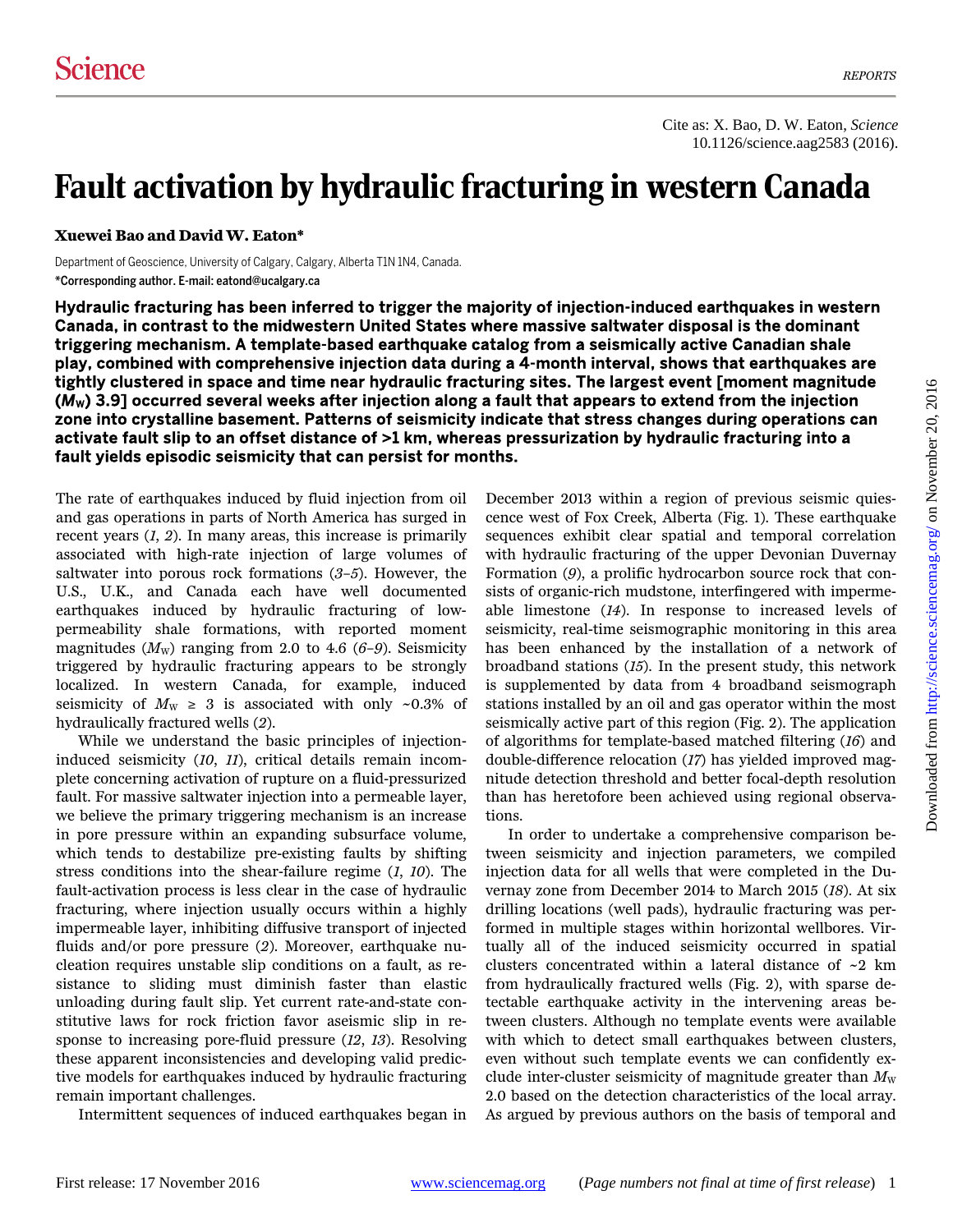spatial correlation (*2*, *9*), it is highly unlikely that seismicity in this area has been primarily induced by saltwater injection. For example, to the end of the time interval for this study there was only one saltwater disposal well operating in this area (Fig. 2), injecting into a layer that is higher in the stratigraphic succession (Mississippian Debolt Formation). After three years of operation to the end of March 2015, the cumulative injected volume at the disposal well was only  $9.94 \times 10^4$  m<sup>3</sup>, a small volume compared to other regions where induced seismicity from saltwater disposal has been documented (*19*).

For the most part, observed induced seismicity exhibits a clear temporal correlation with hydraulic-fracturing activities. As evident from graphs of daily average injection pressure and cumulative injected volume (Fig. 3), most of the induced seismicity occurred during hydraulic-fracturing operations at proximal well pads. Cluster 1 is an exception to this behavior and was seismically active from early January to late March. Persistent but intermittent seismicity within this cluster lacks any clear indication of Omori-type decay in seismicity rate, which is generally characteristic of earthquake aftershock sequences; instead, it is characterized by three distinct post-treatment event sequences (S1–S3), each defined by a pattern of increasing/ decreasing event magnitudes followed by a brief hiatus. The largest induced earthquake ( $M_{\rm W}$  3.9) took place on 23 January 2015 during sequence S1, two weeks after completion of hydraulic fracturing at pad 1. This event occurred during flowback, a postinjection process during which fracturing fluid is partially recovered in a controlled manner (*20*). This timing invites speculation that the earthquake was triggered by fluid withdrawal; however, only ~7% of the injected fluids at well 1 flowed back to the wellhead, an unusually low recovery level compared to typical values of ~50% in other parts of western Canada (*21*). This limited recovery of flowback fluids is indicative of fluid retention within a subsurface region that is in hydrological contact with the primary or secondary network of induced hydraulic fractures (*22*).

The combined availability of a relatively complete earthquake catalog and comprehensive injection data enable accurate determination of several important parameters. For example, an often-cited relationship postulates that maximum seismic moment for injection-induced earthquakes is limited to the product of the net volume of injected fluid and the effective modulus of rigidity that describes the fault zone (*19*). This model assumes that the stimulated rockmass is fully saturated, proximal faults are critically stressed, brittle failure occurs within a volume that is weakened by anthropogenic pore pressure increase, and induced earthquakes follow a Gutenberg-Richter magnitude distribution with a *b*-value near unity. Based on the cumulative injected volume for each well pad, we used this relationship to calculate a time-

dependent upper limit for moment magnitude. The calculated envelope is in general agreement with our observations (Fig. 3). Similarly, the seismogenic index  $(\Sigma)$ , defined as  $\log_{10}$  $N_{\geq M}(t) - \log_{10} V_I(t) + b M$ , provides a measure of site-specific seismotectonic characteristics that expresses the (time independent) potential for induced seismicity per unit injected fluid volume (23). For a given location, calculation of  $\Sigma$  requires observations of the earthquake magnitude–frequency distribution, the *b* parameter of the Gutenberg-Richter scaling law, and the net injected fluid volume, *VI*. The calculated seismogenic index for our study area ranges between −2.7 and -1.5. These values of Σ exceed values obtained elsewhere for hydraulic fracturing (−9.4 to −4.4), but fall within a previously documented range (*23*) for geothermal reservoirs (−3.2 to 0.4), suggesting that seismic hazard in the Fox Creek area may be more typical of that for geothermal projects than for other shale plays.

An east-west cross section through cluster 1, where the station geometry is most optimal for determination of precise focal hypocenter locations, reveals two distinct, steeply dipping bands of seismicity extending from the injection zone within the Duvernay Formation into the upper part of crystalline basement (Fig. 4). These bands of seismicity are interpreted as en echelon fault strands within a roughly north-south trending strike-slip fault system, a scenario consistent with nodal planes evident from regional focal mechanisms (Fig. 1). Independent support for the existence of such a fault system is provided by statistical analysis of seismicity patterns (*24*), coupled with geochemical models for widespread dolomitization of the underlying Swan Hills carbonate platform (*25*) that invoke basement faults as migration pathways for large volumes of dolomitizing fluids. The bulk of seismicity within the east fault strand is located >1 km from the nearest injection well and, similar to the other 5 clusters, this strand was mainly active during hydraulic-fracturing operations.

In contrast, the more proximal west fault strand was repeatedly activated for several months after completion of the treatment program. The hypocenter distribution suggests that the fault zone intersects the Duvernay Formation between the two injection wells. Hydraulic fracturing was performed in these wells using a so-called zipper frac technique, which involves staggered injection stages between two wells (*26*). Considering that ~93% of injected hydraulic fracturing fluids at well pad 1 were not recovered during flowback, it is likely that sustained pressurization of the fault zone occurred. Induced seismicity sequences appear to have occurred in a retrograde fashion, with the hypocenter of the largest event (sequence S1) located at the deepest level within the upper part of Precambrian crystalline basement, followed by migration of subsequent sequences (S2 and S3) to shallower levels, closer to the injection zone.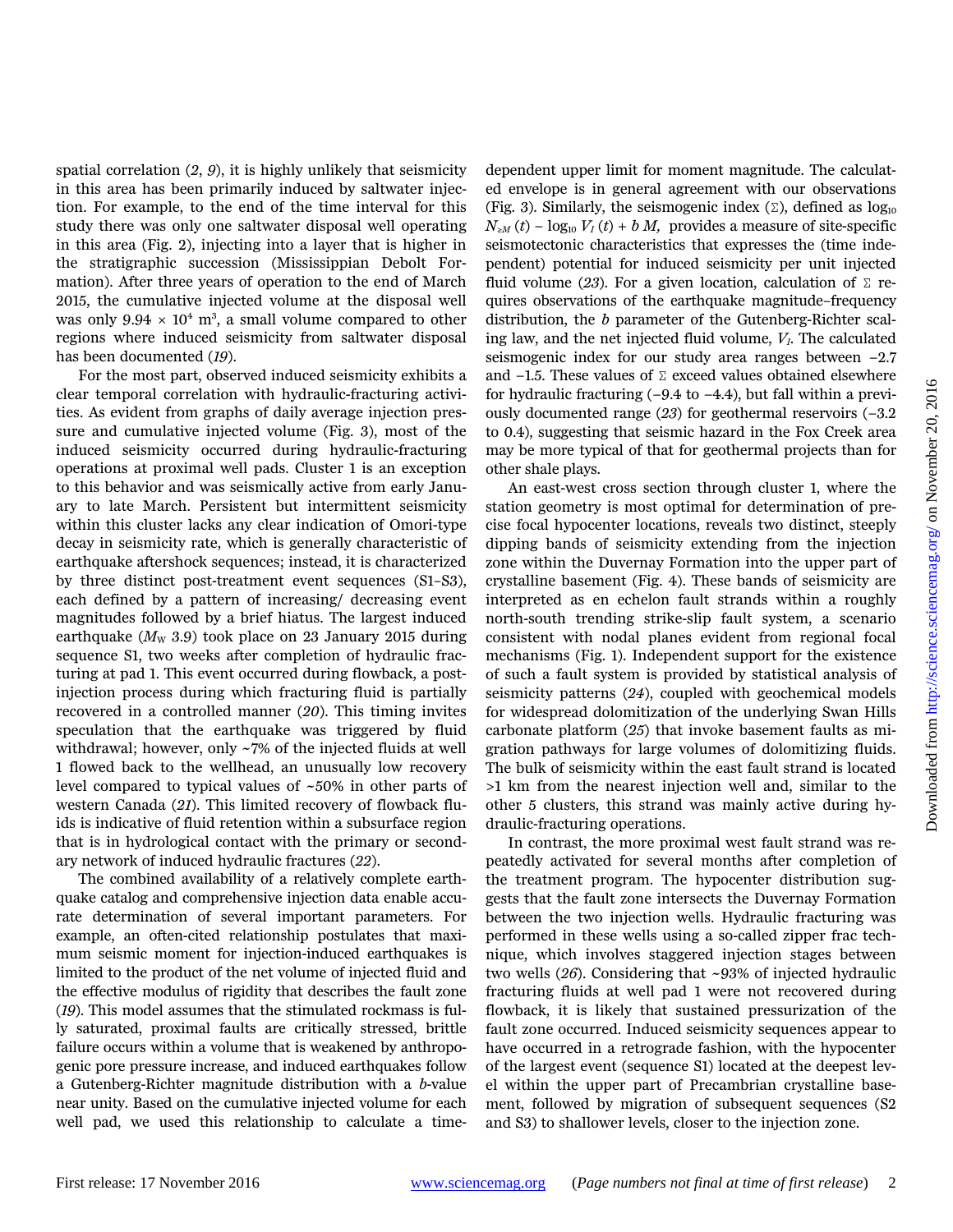A recent analytical study that considered poroelastic coupling of stress and pore pressure in a homogeneous medium shows that, at large distances from a fluid injection site, stresses ultimately dominate over pore-pressure increase (*27*). Similarly, a numerical analysis, also based on poroelasticity theory, suggests that a 2013–2014 episode of seismicity induced by hydraulic fracturing in the Fox Creek area is best explained by the elastic response of the solid matrix, rather than fluid diffusion (*28*). In our study, the east and west strands of cluster 1 appear to delineate faults with similar orientations but contrasting activation signatures. As shown in fig. S10 of the supplementary materials, when the elastic response of the surrounding medium to hydraulic fracturing at well pad 1 is considered, seismicity within the east strand largely falls within a positive Coulomb stress-change regime (up to  $\sim$  0.1 MPa), consistent with previous findings (*28*). On the other hand, hypocenters for the west strand fall largely within a regime wherein elastic stresses induced by hydraulic fracturing are predicted to inhibit fault slip, implying that a different triggering mechanism is required.

According to a model for nucleation and arrest of dynamic rupture on a pressured fault (*29*), the existence of a permeable and aerially extensive fault that is imperfectly aligned with the optimal orientation within the regional stress field enables pressurization to occur over a large fault patch prior to nucleation of rupture. As shown in fig. S11 of the supplementary materials, post-injection activation of the  $M_{\rm W}$  3.9 earthquake is consistent with pore-pressure diffusion along the west fault strand. Taken together, our observations suggest that: (i) a  $\sim$ two-week delay in occurrence of the largest event after completion of hydraulic fracturing corresponds with relatively aseismic pressure diffusion on the west fault strand; (ii) earthquake nucleation occurred within the uppermost crystalline basement and was triggered by an estimated pore-pressure change of  $\sim 0.12$  MPa; (iii) the slip regime within the weakened, fluid-pressurized fault segment above the initial rupture during sequence S1 was subject to re-nucleation during sequences S2 and S3, months after elastic stresses from the hydraulic fracturing operations had subsided based on lack of seismicity within the east fault strand.

The occurrence of the  $M_W$  3.9 earthquake on 23 January 2015 prompted, shortly thereafter, the introduction of new regulations applicable to this region that include a "traffic light protocol" that mandates immediate shutdown in hydraulic fracturing operations following an earthquake of  $M<sub>L</sub>$ (local magnitude) 4.0 or greater within 5 km of an affected well (*30*). Similar magnitude-based traffic-light protocols have been established in other jurisdictions (*31*). As seen in many studies of injection-induced seismicity from massive saltwater disposal, in this study a reactivated fault zone is imaged by well-located hypocenters. Our results indicate that fault activation during and after hydraulic fracturing can be triggered by different mechanisms, including stress changes due to the elastic response of the rockmass to hydraulic fracturing or pore-pressure changes due to fluid diffusion along a permeable fault zone. While stress-related triggering appears to diminish shortly after operations, a fluid-pressurized fault may be susceptible to persistent seismicity for a period of at least several months. This suggests that increased sensitivity of a fluid-pressurized fault should be considered in ongoing development of mitigation strategies for seismicity induced by hydraulic fracturing.

## **References and Notes**

- 1. W. L. Ellsworth, Injection-induced earthquakes. *Science* 341, 1225942 (2013). doi:10.1126/science.1225942 Medline
- 2. G. M. Atkinson, D. W. Eaton, H. Ghofrani, D. Walker, B. Cheadle, R. Schultz, R. Shcherbakov, K. Tiampo, J. Gu, R. M. Harrington, Y. Liu, M. van der Baan, H. Kao, Hydraulic fracturing and induced seismicity in the Western Canada Sedimentary Basin. *Seismol. Res. Lett.* 87, 631–647 (2016). doi:10.1785/0220150263
- 3. C. Frohlich, Two-year survey comparing earthquake activity and injection-well locations in the Barnett Shale, Texas. *Proc. Natl. Acad. Sci. U.S.A.* 109, 13934– 13938 (2012). doi:10.1073/pnas.1207728109 Medline
- 4. K. M. Keranen, M. Weingarten, G. A. Abers, B. A. Bekins, S. Ge, Sharp increase in central Oklahoma seismicity since 2008 induced by massive wastewater injection. *Science* 345, 448–451 (2014). doi:10.1126/science.1255802 Medline
- 5. M. Weingarten, S. Ge, J. W. Godt, B. A. Bekins, J. L. Rubinstein, High-rate injection is associated with the increase in U.S. mid-continent seismicity. *Science* 348, 1336–1340 (2015). doi:10.1126/science.aab1345 Medline
- 6. A. Holland, Earthquakes triggered by hydraulic fracturing in south-central Oklahoma. *Bull. Seismol. Soc. Am.* 103, 1784–1792 (2013). doi:10.1785/0120120109
- 7. H. Clarke, L. Eisner, P. Styles, P. Turner, Felt seismicity associated with shale gas hydraulic fracturing: The first documented example in Europe. *Geophys. Res. Lett.* 41, 8308–8314 (2014). doi:10.1002/2014GL062047
- 8. R. Skoumal, M. Brudzinski, B. Currie, Earthquakes induced by hydraulic fracturing in Poland Township, Ohio. *Bull. Seismol. Soc. Am.* 105, 189–197 (2015). doi:10.1785/0120140168
- 9. R. Schultz, V. Stern, M. Novakovic, G. Atkinson, Y. Gu, Hydraulic fracturing and the Crooked Lake Sequences: Insights gleaned from regional seismic networks. *Geophys. Res. Lett.* 42, 2750–2758 (2015). doi:10.1002/2015GL063455
- 10. M. K. Hubbert, W. W. Rubey, Role of fluid pressure in mechanics of overthrust faulting I. Mechanics of fluid-filled porous solids and its application to overthrust faulting. *Geol. Soc. Am. Bull.* 70, 115–166 (1959).
- 11. C. B. Raleigh, J. H. Healy, J. D. Bredehoeft, An experiment in earthquake control at<br>Rangely, Colorado. Science **191**, 1230–1237 (1976). Rangely, Colorado. Science **191**, 1230-1237 doi:10.1126/science.191.4233.1230 Medline
- 12. Y. Guglielmi, F. Cappa, J. P. Avouac, P. Henry, D. Elsworth, Seismicity triggered by fluid injection-induced aseismic slip. *Science* 348, 1224–1226 (2015). doi:10.1126/science.aab0476 Medline
- 13. M. M. Scuderi, C. Collettini, The role of fluid pressure in induced vs. triggered seismicity: Insights from rock deformation experiments on carbonates. *Sci. Rep.* 6, 24852 (2016). doi:10.1038/srep24852 Medline
- 14. S. Creaney, J. Allan, K. S. Kole, M. G. Fowler, P. W. Brooks, K. G. Osadetz, R.W. Macqueen, L. R. Snowdon, C. L. Riediger, Petroleum generation and migration in the western Canada sedimentary basin. in *Geological Atlas of the Western Canada Sedimentary Basin*, G.D. Mossop and I. Shetsen (comp.) (Canadian Society of Petroleum Geologists and Alberta Research Council, 1994).
- 15. R. Schultz, V. Stern, Y. J. Gu, D. Eaton, Detection threshold and location resolution of the Alberta Geological Survey earthquake catalogue. *Seismol. Res. Lett.* 86 (2A), 385–397 (2015). doi:10.1785/0220140203
- 16. E. Caffagni, D. W. Eaton, J. P. Jones, M. van der Baan, Detection and analysis of microseismic events using a Matched Filtering Algorithm (MFA). *Geophys. J. Int.*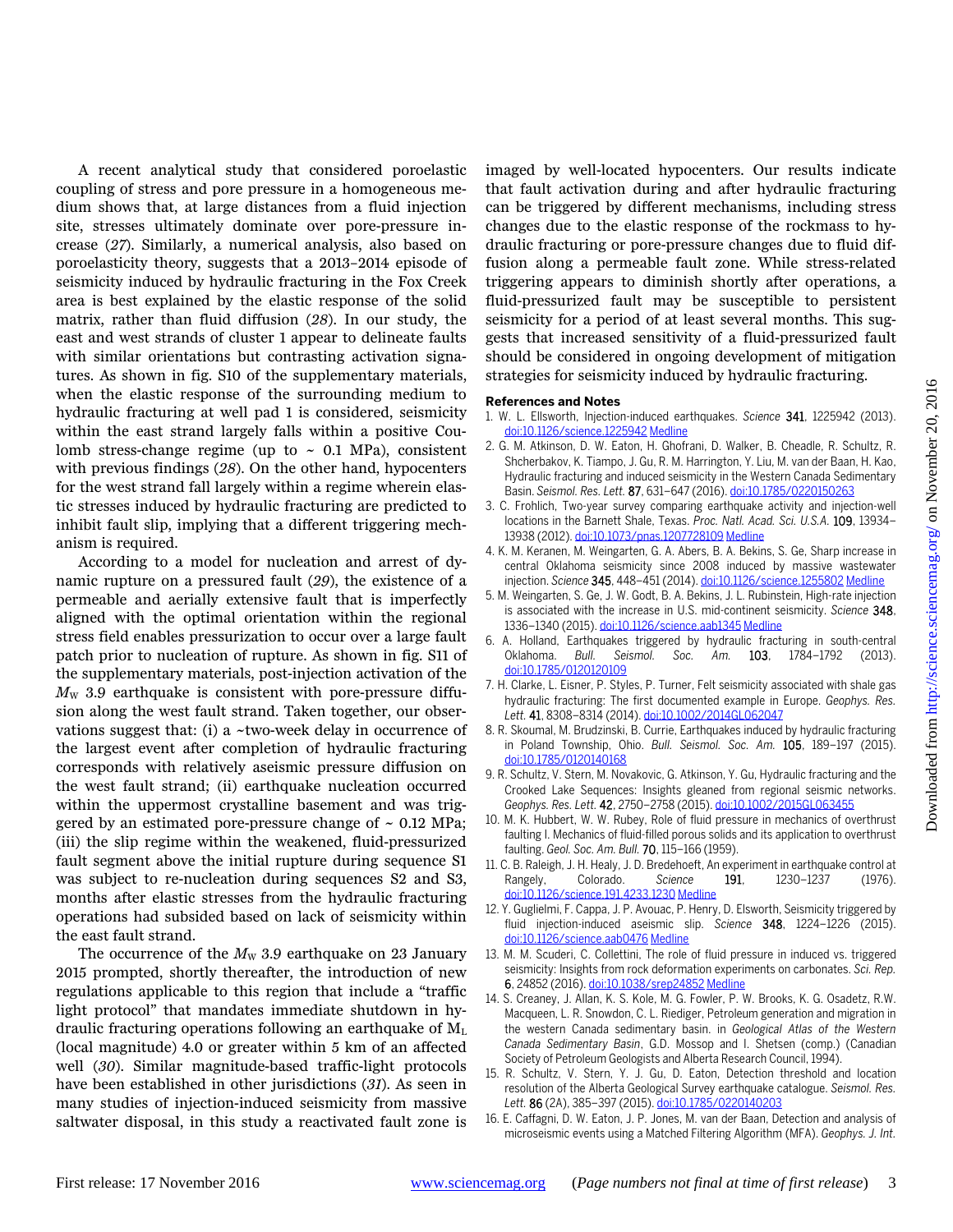ggw168 (2016). doi:10.1093/gji/ggw168

- 17. F. Waldhauser, W. Ellsworth, A double-difference earthquake location algorithm: Method and application to the northern Hayward Fault, California. *Bull. Seismol. Soc. Am.* 90, 1353–1368 (2000). doi:10.1785/0120000006
- 18. Materials and methods are available as supplementary materials on *Science* Online.
- 19. A. McGarr, Maximum magnitude earthquakes induced by fluid injection. *J. Geophys. Res.* 119, 1008–1019 (2014). doi:10.1002/2013JB010597
- 20. K. B. Gregory, R. D. Vidic, D. A. Dzombak, Water management challenges associated with the production of shale gas by hydraulic fracturing. *Elements* 7, 181–186 (2011). doi:10.2113/gselements.7.3.181
- 21. BC Oil and Gas Commission, "Investigation of observed seismicity in the Montney Trend." (BC Oil and Gas Commission, Fort St John, British Columbia, 2014).
- 22. M. M. Sharma, R. Manchanda, The role of induced un-propped (IU) fractures in unconventional oil and gas wells. in *SPE Annual Technical Conference and Exhibition*, 28–30 September 2014, Houston, TX (SPE-174946-MS, Society of Petroleum Engineers, Richardson, TX, 2015).
- 23. C. Dinske, S. A. Shapiro, Seismotectonic state of reservoirs inferred from magnitude distributions of fluid-induced seismicity. *J. Seismol.* 17, 13–25 (2013). doi:10.1007/s10950-012-9292-9
- 24. R. Schultz, H. Corlett, K. Haug, K. Kocon, K. MacCormack, V. Stern, T. Shipman, Linking fossil reefs with earthquakes: Geologic insight to where induced seismicity occurs in Alberta. *Geophys. Res. Lett.* 43, 2534–2542 (2016). doi:10.1002/2015GL067514
- 25. D. Green, E. Mountjoy, Fault and conduit controlled burial dolomitization of the Devonian west-central Alberta Deep Basin. *Bull. Can. Pet. Geol.* 53 (2), 101–129 (2005). doi:10.2113/53.2.101
- 26. M. Rafiee, M. Y. Soliman, E. Pirayesh, Hydraulic fracturing design and optimization: a modification to zipper frac. In *SPE Annual Technical Conference and Exhibition*, 8-10 October, San Antonio, TX (SPE-159786-MS, Society of Petroleum Engineers, Richardson, TX, 2012)
- 27. P. Segall, S. Lu, Injection-induced seismicity: Poroelastic and earthquake nucleation effects. *J. Geophys. Res. Solid Earth* 120, 5082–5103 (2015). doi:10.1002/2015JB012060
- 28. K. Deng, Y. Liu, R. M. Harrington, Poroelastic stress triggering of the December 2013 Crooked Lake, Alberta, induced seismicity sequence. *Geophys. Res. Lett.* 43, 8482–8491 (2016). doi:10.1002/2016GL070421
- 29. D. I. Garagash, L. N. Germanovich, Nucleation and arrest of dynamic slip on a pressurized fault. *J. Geophys. Res.* 117 (B10), B10310 (2012). doi:10.1029/2012JB009209
- 30. Alberta Energy Regulator, Subsurface order no. 2, 19 February 2015.
- 31. R. J. Walters, M. D. Zoback, J. W. Baker, G. C. Beroza, Characterizing and responding to seismic risk associated with earthquakes potentially triggered by fluid disposal and hydraulic fracturing. *Seismol. Res. Lett.* 86, 1110–1118 (2015). doi:10.1785/0220150048
- 32. H. Zhang, D. W. Eaton, G. Li, Y. Liu, R. M. Harrington, Discriminating induced seismicity from natural earthquakes using moment tensors and source spectra. *J. Geophys. Res. Solid Earth* 121, 972–993 (2016). doi:10.1002/2015JB012603
- 33. R. Wang, Y. J. Gu, R. Schultz, A. Kim, G. M. Atkinson, Source analysis of a potential hydraulic-fracturing-induced earthquake near Fox Creek, Alberta. *Geophys. Res. Lett.* 43, 564–573 (2016). doi:10.1002/2015GL066917
- 34. Trans Alta catalog of Nanometrics, Ltd.
- 35. D. R. Shelly, G. C. Beroza, S. Ide, Non-volcanic tremor and low-frequency earthquake swarms. *Nature* 446, 305–307 (2007). doi:10.1038/nature05666 **Medline**
- 36. G. Laske, G. Masters, Z. Ma, M. Pasyanos, Update on CRUST1.0−A 1−degree global model of Earth's crust. *Geophys. Res. Abstracts* 15, abstr. EGU2013-2658 (2013).
- 37. J. Schweitzer, HYPOSAT An Enhanced Routine to Locate Seismic Events. *Pure Appl. Geophys.* 158, 277–289 (2001). doi:10.1007/PL00001160
- 38. Z. H. El-Isa, D. W. Eaton, Spatiotemporal variations in the *b*-value of earthquake magnitude–frequency distributions: Classification and causes. *Tectonophysics* 615-616, 1–11 (2014). doi:10.1016/j.tecto.2013.12.001
- 39. O. Heidbach, M. Tingay, A. Barth, J. Reinecker, D. Kurfeß, B. Müller, Global crustal stress pattern based on the World Stress Map database release 2008. *Tectonophysics* 482, 3–15 (2010). doi:10.1016/j.tecto.2009.07.023
- 40. C. P. King, R. S. Stein, J. Lin, Static stress changes and the triggering of earthquakes. *Bull. Seismol. Soc. Am.* 84, 935–953 (1994).
- 41. R. S. Stein, The role of stress transfer in earthquake occurrence. *Nature* 402, 605–609 (1999). doi:10.1038/45144
- 42. N. Boroumand, D. W. Eaton, Energy-based hydraulic fracture numerical simulation: Parameter selection and model validation using microseismicity. *Geophysics* 80, W33–W44 (2015). doi:10.1190/geo2014-0091.1
- 43. Y. Okada, Internal deformation due to shear and tensile faults in a half-space. *Bull. Seismol. Soc. Am.* 82, 1018–1040 (1992).
- 44. Canadian Discovery, The Duvernay Project: Gas Liquids and Geomechanics (2015).
- 45. N. J. van der Elst, H. M. Savage, K. M. Keranen, G. A. Abers, Enhanced remote earthquake triggering at fluid-injection sites in the midwestern United States. *Science* 341, 164–167 (2013). doi:10.1126/science.1238948 Medline
- 46. B. Wang, R. M. Harrington, Y. Liu, H. Yu, A. Carey, N. J. van der Elst, Isolated cases of remote dynamic triggering in Canada detected using cataloged earthquakes combined with a matched-filter approach. *Geophys. Res. Lett.* 42, 5187–5196 (2015). doi:10.1002/2015GL064377
- 47. K. Aki, Maximum likelihood estimate of *b* in the formula log*N* = *a* − *bM* and its confidence limits. *Bull. Earthquake Res. Inst.* 43, 237–239 (1965).

## Acknowledgments

Funding for this study was provided by the Natural Sciences and Engineering Research Council of Canada (grant IRCSA 485691), Chevron Canada Resources, Ltd. and the University of Calgary. Telemetered data from the Regional Alberta Observatory for Earthquake Studies Network (RAVEN) operated by the Alberta Geological Survey were used in this study. Facilities of IRIS Data Services were used to access waveforms from the RAVEN network. Seismographic data from four additional broadband stations, as well as flowback data for well pad 1, were provided by Repsol Canada. These four stations were installed and operated by Nanometrics, Ltd. Injection pressures and volumes were accessed under license from the Well Completions and Frac Database, owned and licensed by Canadian Discovery Ltd. The injection data can also be accessed online through the Alberta Energy Regulator at http://aer.ca/, using the well ID numbers listed in the supplementary material. Generic Mapping Tools (GMT) was used to prepare several figures. Calculated earthquake magnitudes, hypocenter locations and injection data are provided as supplementary material. X.B. and D.W.E. both warrant that they have no conflict of interest in this work.

## **Supplementary Materials**

www.sciencemag.org/cgi/content/full/science.aag2583/DC1 Materials and Methods Figures S1 to S11 Tables S1 to S7 References (*35*–*47*)

31 May 2016; resubmitted 20 June 2016 Accepted 21 October 2016 Published online 17 November 2016 10.1126/science.aag2583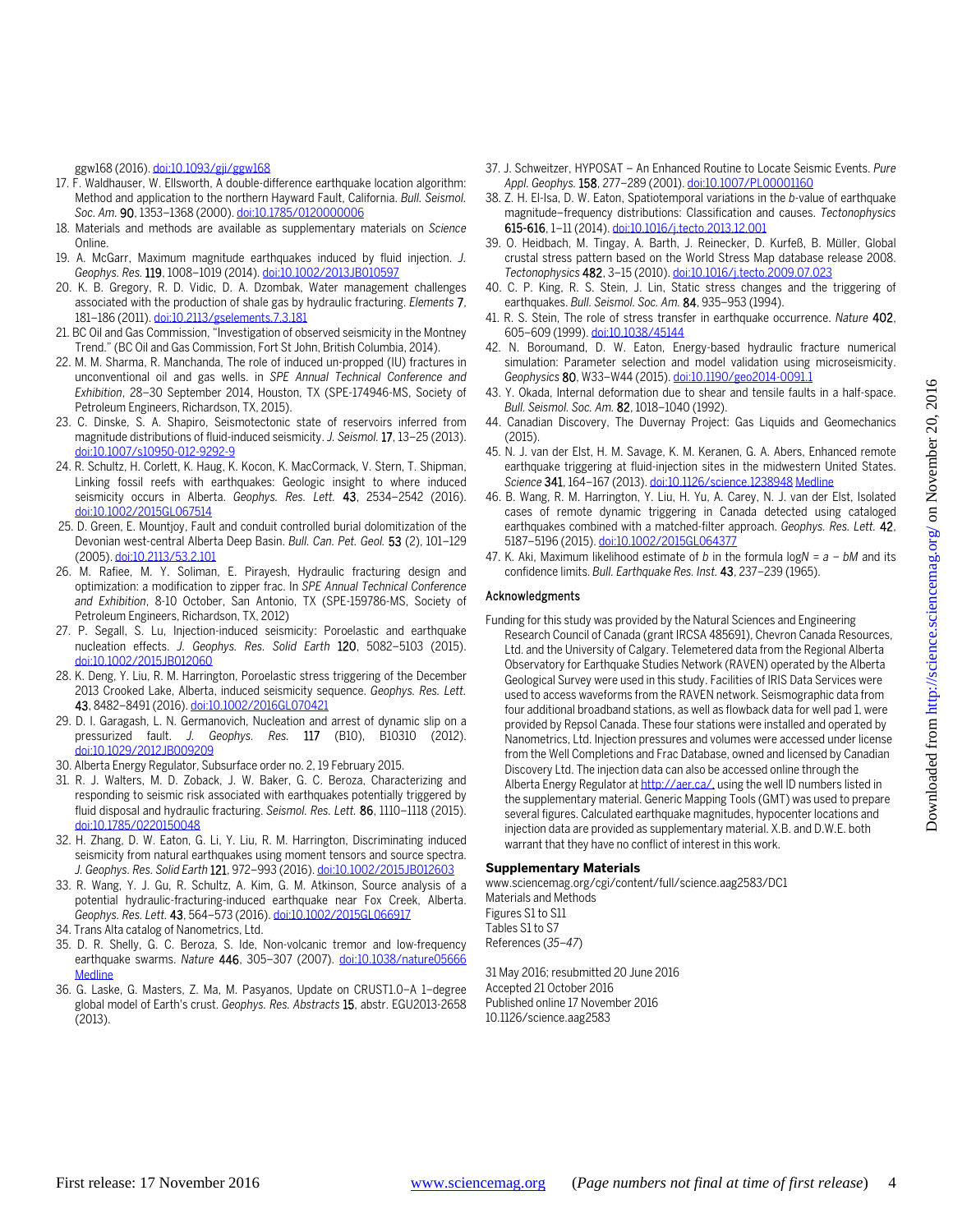

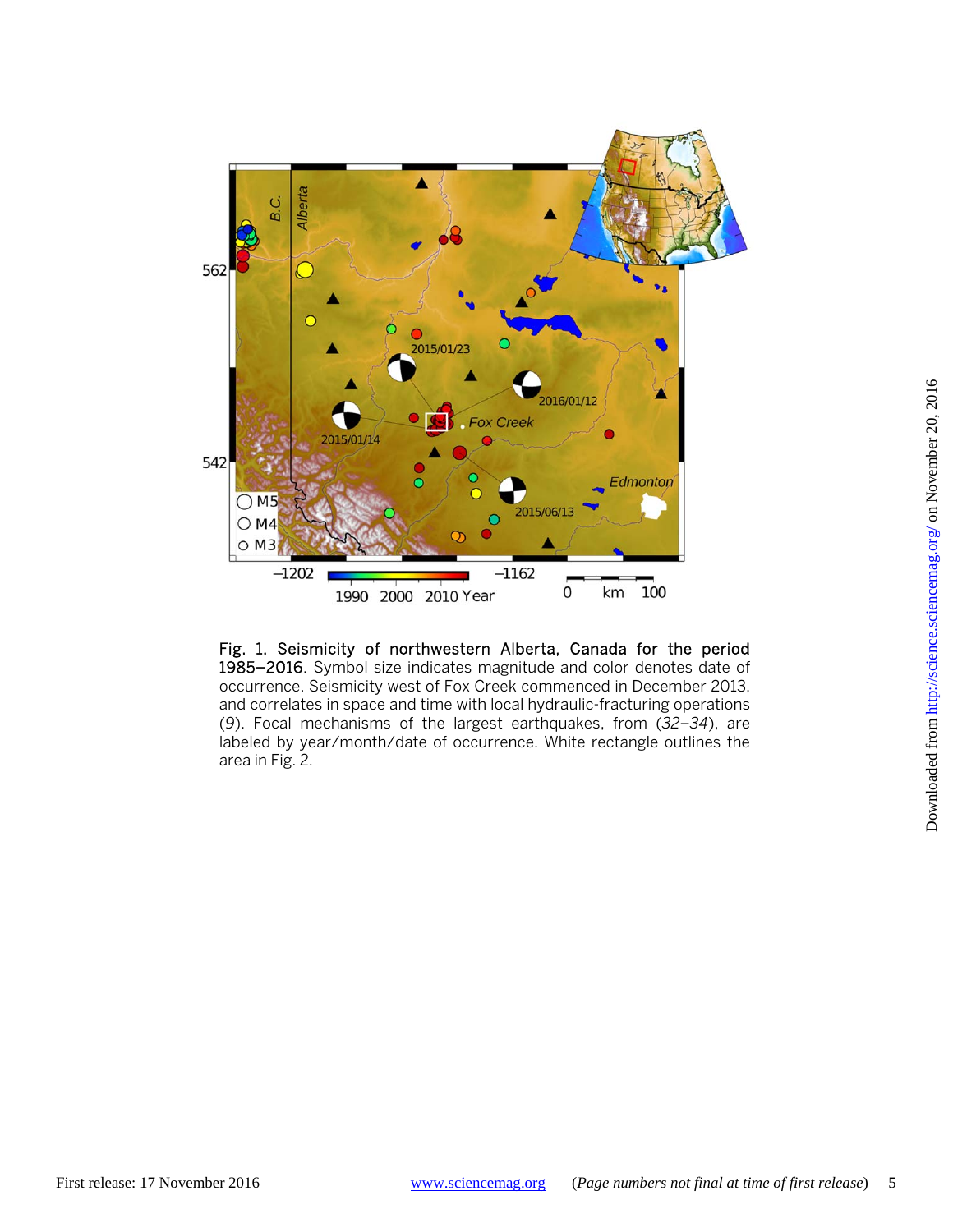

Fig. 2. Details of seismicity induced by hydraulic fracturing at 6 well pads from December 2014 to March 2015. Black triangles show local broadband seismograph stations; small black triangle shows a station that was deployed for a short time after the  $M_W$  3.9 event. Event symbols are colored by date of occurrence and are scaled based on magnitude. Well pads are numbered sequentially by initiation of hydraulic-fracturing operations.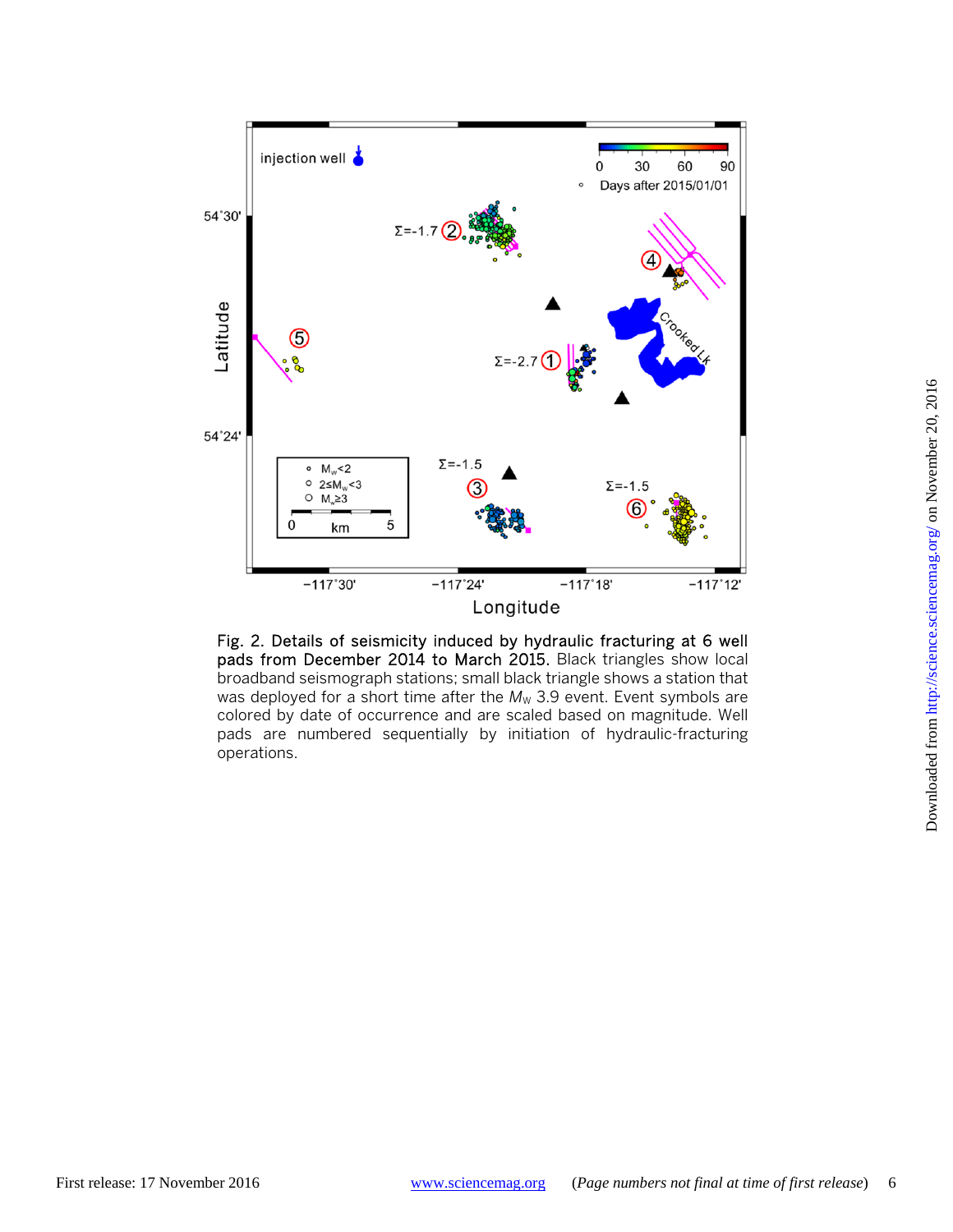

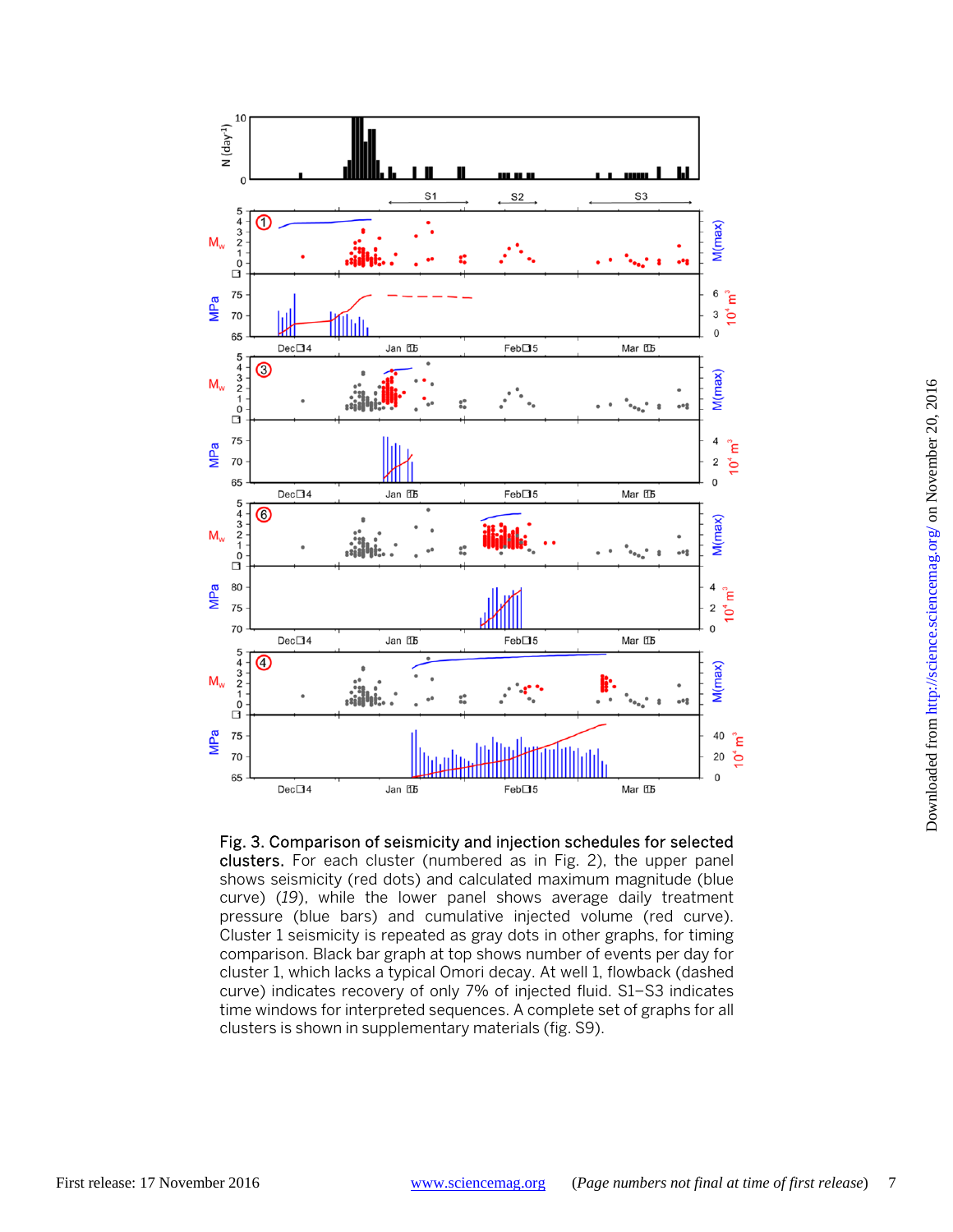

Fig. 4. Cross section through cluster 1, showing east and west fault strands inferred from double-difference event locations. Dark blue symbols show events that occurred during hydraulic fracturing in two horizontal (hz) wells. Light blue, yellow and red symbols show subsequent events during sequences S1, S2 and S3, respectively.